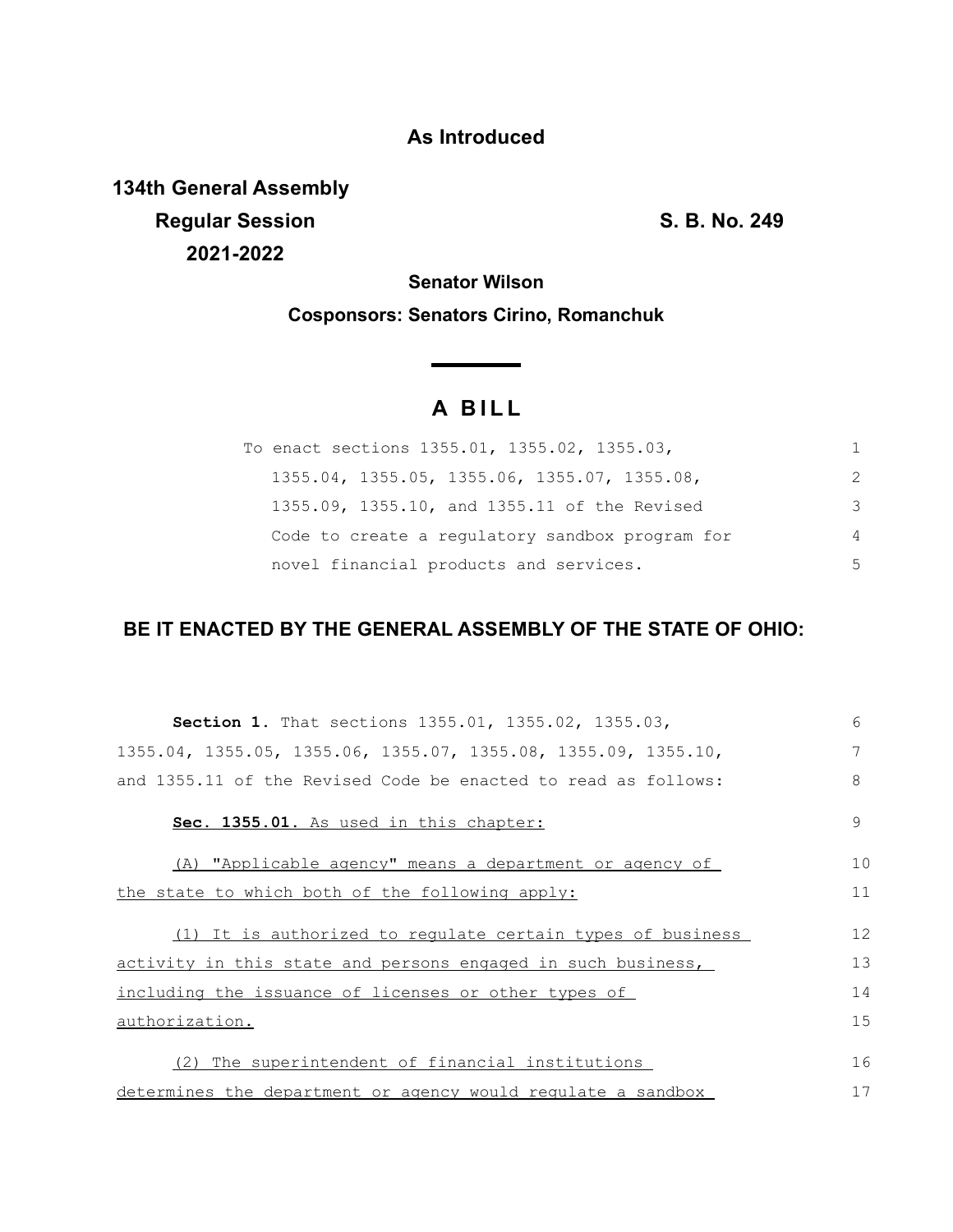| participant if the person were not a sandbox participant.        | 18 |
|------------------------------------------------------------------|----|
| (B) "Consumer" means a person that obtains, from a sandbox       | 19 |
| participant, a novel financial product or service that is to be  | 20 |
| used primarily for personal, family, household, or business      | 21 |
| purposes. "Consumer" includes a legal representative of the      | 22 |
| person.                                                          | 23 |
| (C) "Financial product or service" means a product or            | 24 |
| service that requires licensure or other authorization under, or | 25 |
| that includes a business model, delivery mechanism, or element   | 26 |
| that requires a license or other authorization to act as a       | 27 |
| financial institution or other person that is regulated by,      | 28 |
| Title XI or Chapter 1315., 1321., 1322., 1733., 4712., 4727., or | 29 |
| 4728. of the Revised Code. "Financial product or service" does   | 30 |
| not include a product or service that requires licensure under,  | 31 |
| or that includes a business model, delivery mechanism, or        | 32 |
| element that requires a license to act as a person requlated by, | 33 |
| Chapter 1707. of the Revised Code.                               | 34 |
| (D) "Novel financial product or service" means a financial       | 35 |
| product or service that makes use of or incorporates new or      | 36 |
| emerging technology, or reimagines uses of existing              | 37 |
| technologies, to address a problem, provide a benefit, or        | 38 |
| otherwise offer a product, service, business model, or delivery  | 39 |
| mechanism that is not known by the superintendent of financial   | 40 |
| institutions to have a comparable widespread offering in this    | 41 |
| state.                                                           | 42 |
| (E) "Person" has the same meaning as in section 1.59 of          | 43 |
| the Revised Code.                                                | 44 |
| (F) "Regulatory sandbox" means the program established by        | 45 |
| this chapter under which a person is licensed to temporarily     | 46 |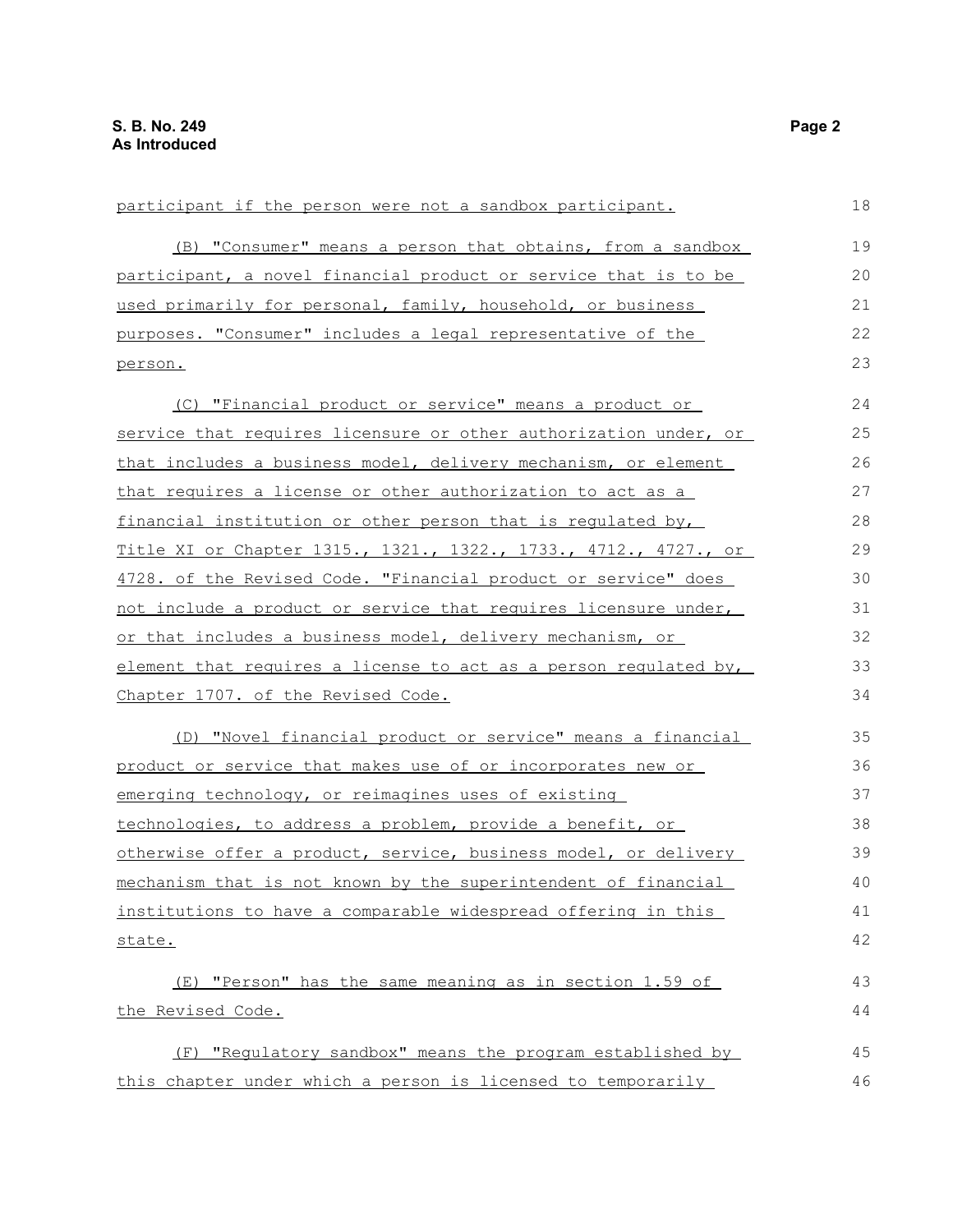| test a novel financial product or service on a limited basis     | 47 |
|------------------------------------------------------------------|----|
| without otherwise being licensed or authorized to act under the  | 48 |
| laws of this state.                                              | 49 |
| (G) "Sandbox participant" means a person that has been           | 50 |
| granted a license to test a novel financial product or service   | 51 |
| <u>in the requlatory sandbox.</u>                                | 52 |
| (H) "Test" means to provide products and services as             | 53 |
| allowed by this chapter.                                         | 54 |
| Sec. 1355.02. The superintendent of financial institutions       | 55 |
| shall establish a regulatory sandbox program in consultation     | 56 |
| with applicable agencies to enable a person to obtain limited    | 57 |
| access to the market in this state to test novel financial       | 58 |
| products or services without obtaining any other license or      | 59 |
| authorization that otherwise would be required.                  | 60 |
| Sec. 1355.03. (A) (1) Any person may apply to enter the          | 61 |
| regulatory sandbox to test a novel financial product or service. | 62 |
| (2) A person shall file an application with the                  | 63 |
| superintendent of financial institutions in order to test a      | 64 |
| novel financial product or service if either of the following    | 65 |
| applies:                                                         | 66 |
| (a) The person does not hold a license or other                  | 67 |
| authorization under Title XI or Chapter 1315., 1321., 1322.      | 68 |
| 1733., 4712., 4727., or 4728. of the Revised Code.               | 69 |
| (b) The person holds a license or other authorization            | 70 |
| under Title XI or Chapter 1315., 1321., 1322., 1733., 4712.,     | 71 |
| 4727., or 4728. of the Revised Code, and the novel financial     | 72 |
| product falls outside the scope of that license or               | 73 |
| authorization.                                                   | 74 |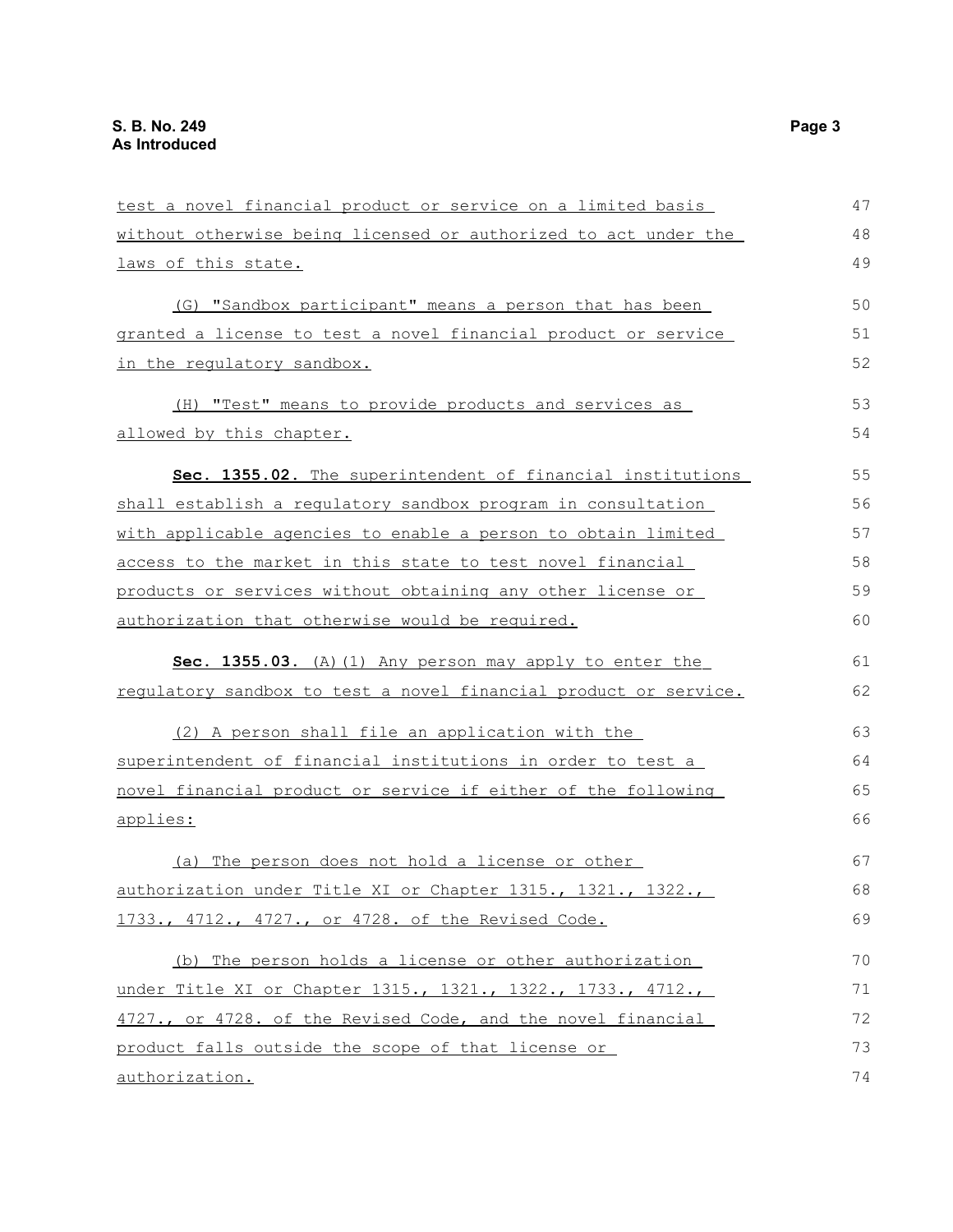| (3) A person shall file a separate application for each         | 75  |
|-----------------------------------------------------------------|-----|
| novel financial product or service sought to be tested.         | 76  |
| (B) The superintendent shall develop and make publicly          | 77  |
| available an application form.                                  | 78  |
| (1) The application form shall require the applicant to         | 79  |
| provide all of the following:                                   | 80  |
| (a) Evidence that the applicant is subject to the               | 81  |
| jurisdiction of the superintendent, which may be demonstrated   | 82  |
| through incorporation, residency, an agreement with the         | 83  |
| superintendent by which the sandbox participant agrees to be    | 84  |
| subject to the laws and courts of this state relating to any    | 85  |
| action arising out of the applicant's testing a novel financial | 86  |
| product or service in the regulatory sandbox, or otherwise;     | 87  |
| (b) Evidence that the applicant has established a location      | 88  |
| in the United States, whether physical or virtual, that is      | 89  |
| adequately accessible to the superintendent from which testing  | 90  |
| will be developed and performed and where all required records, | 91  |
| documents, and data will be maintained;                         | 92  |
| (c) Payment of an application fee established by the            | 93  |
| superintendent.                                                 | 94  |
| (2) The application form may require the applicant to           | 95  |
| provide the following information:                              | 96  |
| (a) Relevant personal and contact information for the           | 97  |
| applicant, including full legal names, addresses, telephone     | 98  |
| numbers, electronic mail addresses, web site addresses, and     | 99  |
| other information that the superintendent considers necessary;  | 100 |
| (b) Disclosure of any criminal convictions or pleas of          | 101 |
| quilty of the applicant and key personnel;                      | 102 |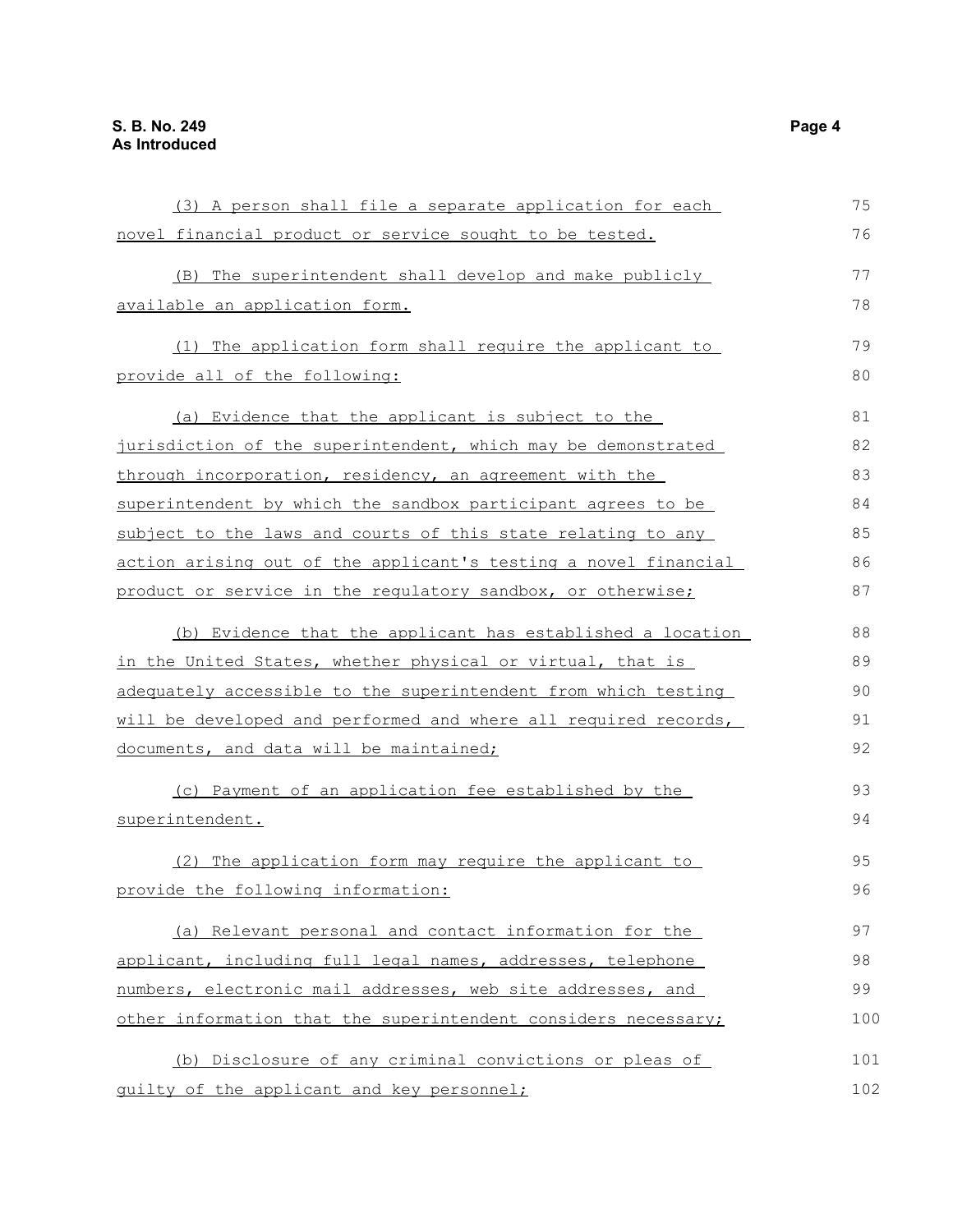| (c) A description of the novel financial product or              | 103 |
|------------------------------------------------------------------|-----|
| service desired to be tested, including statements regarding all | 104 |
| of the following:                                                | 105 |
| (i) How a novel financial product or service is subject to       | 106 |
| regulation outside of the regulatory sandbox;                    | 107 |
| (ii) How the novel financial product or service would            | 108 |
| benefit consumers;                                               | 109 |
| (iii) How the novel financial product or service is              | 110 |
| different from other products or services available in this      | 111 |
| state;                                                           | 112 |
| (iv) What risks will confront consumers that use or              | 113 |
| purchase the novel financial product or service;                 | 114 |
| (v) How entering the regulatory sandbox would enable a           | 115 |
| successful test of the novel financial product or service;       | 116 |
| (vi) A description of the proposed testing plan, including       | 117 |
| estimated time periods for market entry, market exit, and the    | 118 |
| pursuit of necessary licensure or authorization;                 | 119 |
| (vii) How the applicant would wind down the test and             | 120 |
| protect consumers if the test fails.                             | 121 |
| (3) As part of its application, an applicant may request         | 122 |
| that in testing a novel financial product or service, the        | 123 |
| applicant be exempt from the operation of any state law other    | 124 |
| than this chapter, including sections 1345.01 to 1345.13 of the  | 125 |
| Revised Code. In requesting an exemption, an applicant shall     | 126 |
| demonstrate why compliance would burden the applicant or hinder  | 127 |
| the test. The superintendent may grant or deny the request at    | 128 |
| the superintendent's discretion.                                 | 129 |
| (C) (1) After the applicant submits the application with         | 130 |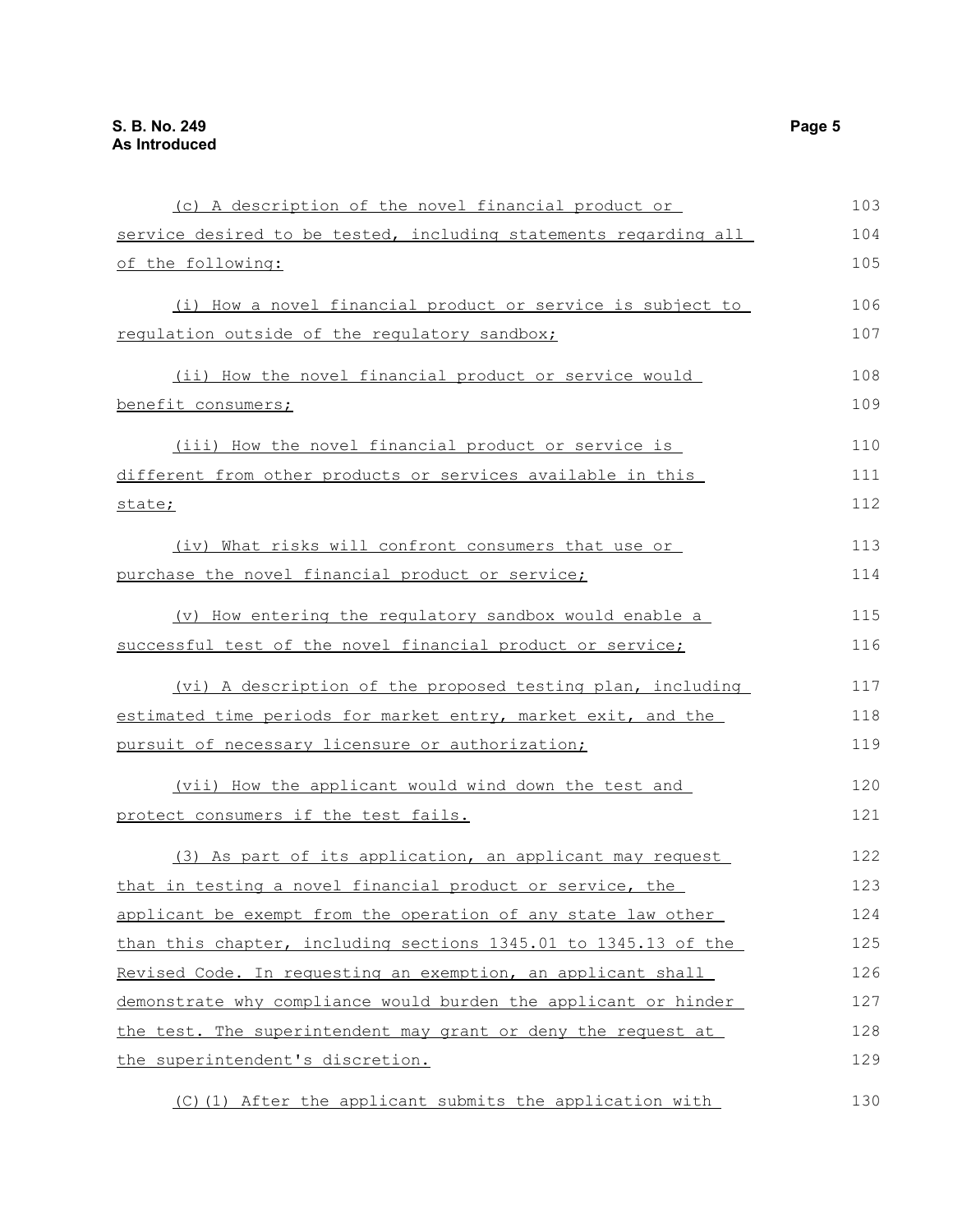the information required by division (B) of this section, the superintendent shall review the application. Not later than ninety days after an application is initially submitted, the superintendent shall approve or deny the application and notify the applicant of the decision unless the superintendent notifies the applicant within this time period that additional information is required. If additional information is required, the applicant shall have thirty days to file the additional information with the superintendent, and the superintendent shall have an additional ninety days from receipt of the additional information to approve or deny the application. The superintendent shall accept and review applications for entry into the regulatory sandbox on a rolling basis. (2) The superintendent may only approve an application if all of the following conditions are met: (a) The applicant has provided to the superintendent all of the information required by the application form and any additional information requested by the superintendent. (b) The applicant has paid the application fee. (c) The superintendent has consulted with all applicable agencies as described in section 1355.04 of the Revised Code. (d) The application contains sufficient information to demonstrate that the applicant has an adequate understanding of the novel financial product or service and a sufficient plan to test, monitor, and assess the novel financial product or service while ensuring consumers are protected from a test's failure. 131 132 133 134 135 136 137 138 139 140 141 142 143 144 145 146 147 148 149 150 151 152 153 154 155 156 157

 (e) If the novel financial product or service is a type of 158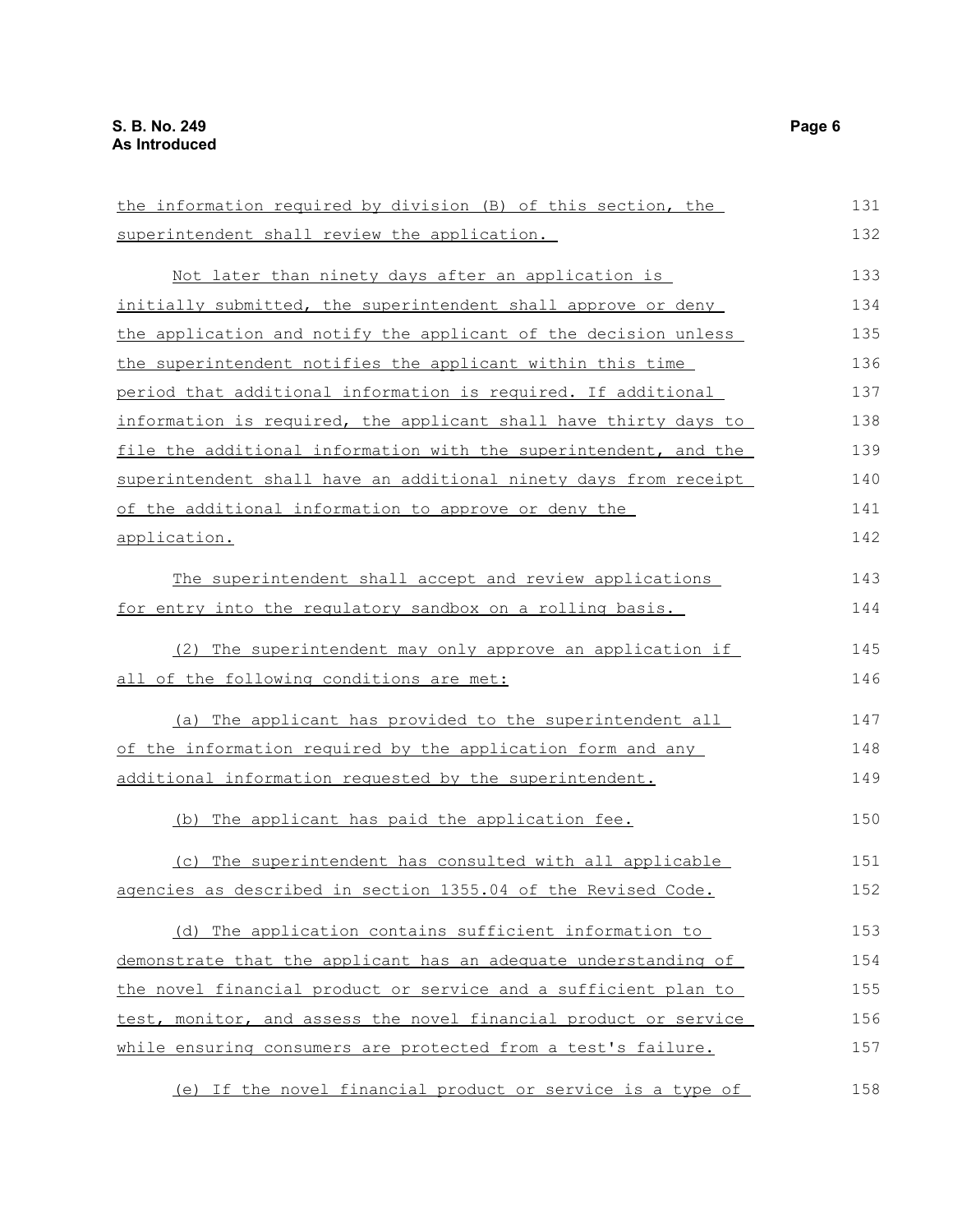| short-term consumer loan, the applicant has proven that the      | 159 |
|------------------------------------------------------------------|-----|
| consumer will not be charged interest and fees in connection     | 160 |
| with the loan that are higher than what are otherwise permitted  | 161 |
| under the laws of this state for a substantially similar loan    | 162 |
| product.                                                         | 163 |
| (f) The applicant has met any other condition imposed by         | 164 |
| the superintendent.                                              | 165 |
| (3) The superintendent may deny an application in the            | 166 |
| superintendent's discretion. If the superintendent does not      | 167 |
| approve the application within the timeframe described in        | 168 |
| division (C)(1) of this section, the application is deemed       | 169 |
| denied. A denial is not an appealable action for the purposes of | 170 |
| section 119.12 of the Revised Code.                              | 171 |
| Sec. 1355.04. (A) The superintendent of financial                | 172 |
| institutions shall consult with all applicable agencies before   | 173 |
| admitting a person into the regulatory sandbox. This             | 174 |
| consultation may include seeking information about any of the    | 175 |
| following:                                                       | 176 |
| (1) Whether the applicable agency previously has either:         | 177 |
| (a) Issued a license or other authorization to the               | 178 |
| applicant;                                                       | 179 |
| (b) Investigated, sanctioned, or pursued legal action            | 180 |
| against the applicant.                                           | 181 |
| (2) Whether the applicant could obtain a license or other        | 182 |
| authorization from an applicable agency after exiting the        | 183 |
| requlatory sandbox.                                              | 184 |
| (B) The superintendent has sole authority to make the            | 185 |
| final decision whether to admit a person into the regulatory     | 186 |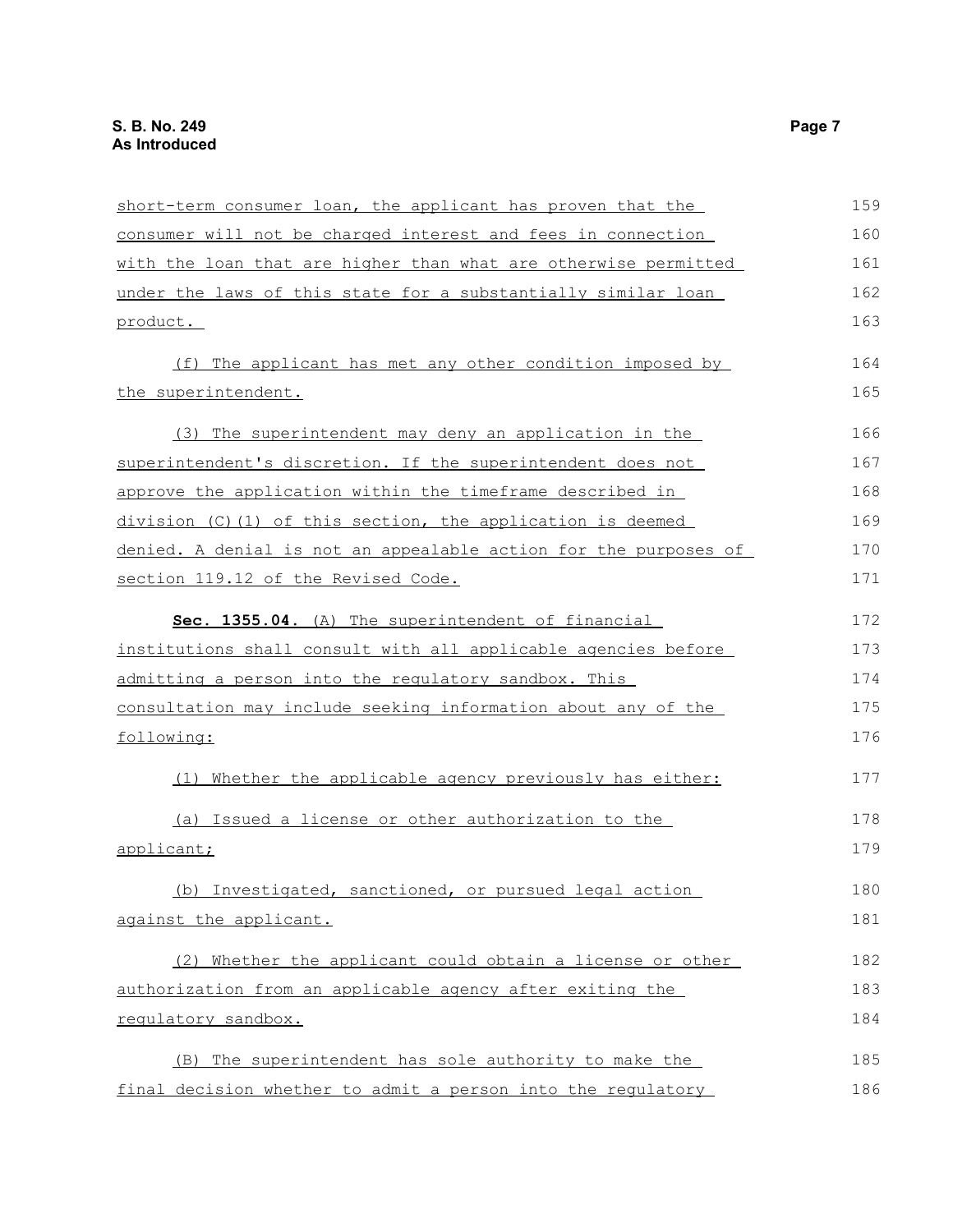| sandbox.                                                         | 187 |
|------------------------------------------------------------------|-----|
| Sec. 1355.05. (A) If the superintendent of financial             | 188 |
| institutions approves an application for entry into the          | 189 |
| requlatory sandbox, the applicant is considered a sandbox        | 190 |
| participant and the superintendent shall issue the sandbox       | 191 |
| <u>participant a license number.</u>                             | 192 |
| The superintendent and sandbox participant shall enter<br>(B)    | 193 |
| into an agreement regarding the scope of the sandbox             | 194 |
| participant's test including any restrictions or limits on       | 195 |
| testing such as the number of consumers permitted to use the     | 196 |
| novel financial product or service and any dollar limits.        | 197 |
| (C) The sandbox participant may test the novel financial         | 198 |
| product or service for a period of twenty-four months following  | 199 |
| the date of approval, unless the sandbox participant and         | 200 |
| superintendent agree to a shorter period of time. A sandbox      | 201 |
| participant may opt out of the sandbox prior to the expiration   | 202 |
| of the testing period. If a sandbox participant opts out early,  | 203 |
| it must comply with the requirements of section 1355.07 of the   | 204 |
| <u>Revised Code.</u>                                             | 205 |
| (D) This section does not restrict a sandbox participant         | 206 |
| that holds another license or authorization from acting pursuant | 207 |
| to and in accordance with that other license or authorization. A | 208 |
| sandbox participant that holds another license or authorization  | 209 |
| may continue to operate in accordance with that license or       | 210 |
| authorization with regard to financial products or services that | 211 |
| are not the novel financial product or service being tested in   | 212 |
| the requlatory sandbox.                                          | 213 |
| (E) Except as otherwise provided in this chapter, a              | 214 |
| sandbox participant is not subject to state laws that establish  | 215 |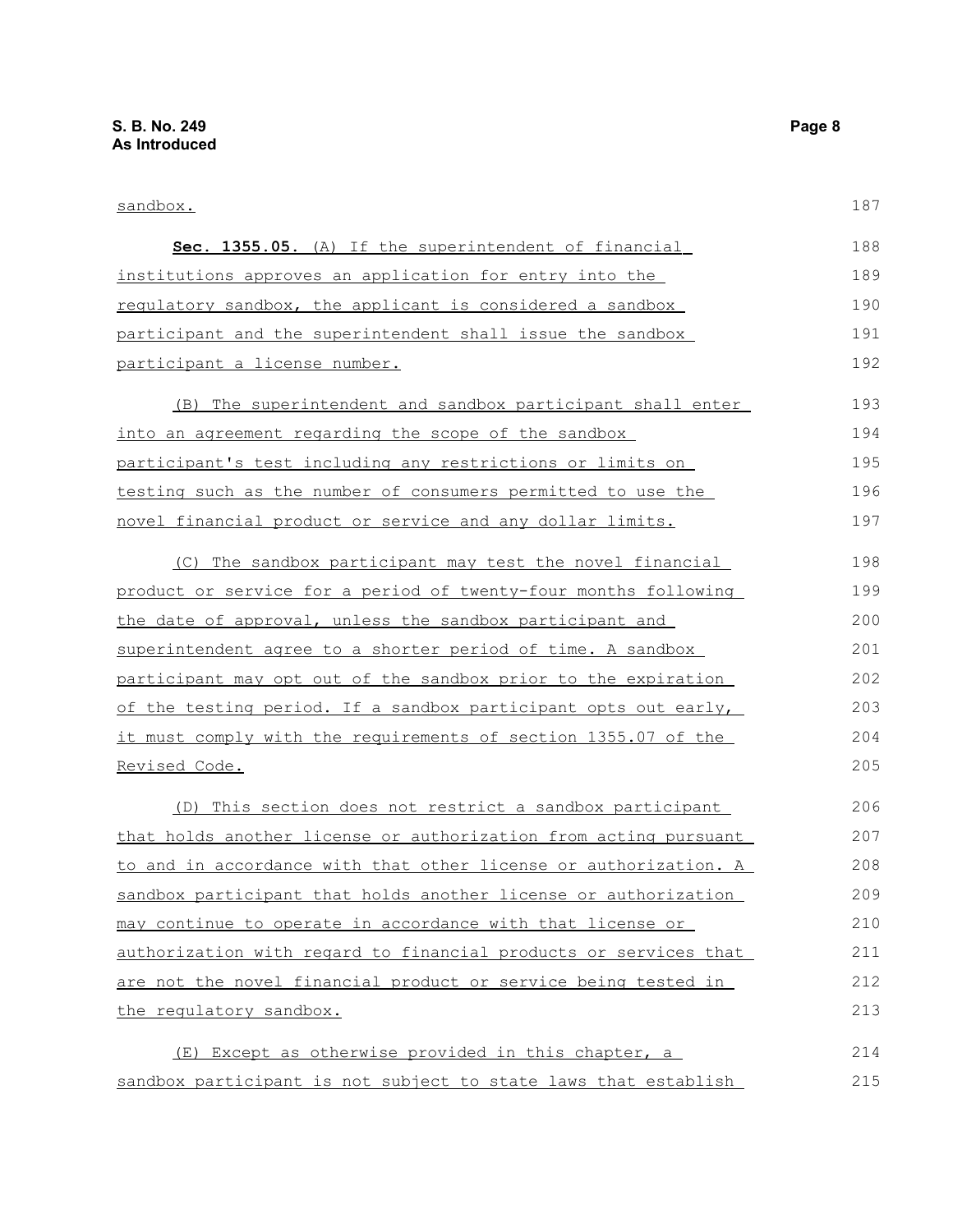| requirements pursuant to a license or authorization issued by an | 216 |
|------------------------------------------------------------------|-----|
| applicable agency that otherwise would or may regulate a novel   | 217 |
| financial product or service.                                    | 218 |
| (F) The superintendent may determine that certain state          | 219 |
| laws that regulate a financial product or service apply to a     | 220 |
| sandbox participant. If the superintendent makes this            | 221 |
| determination and approves an application for entry into the     | 222 |
| regulatory sandbox, the superintendent shall notify the sandbox  | 223 |
| participant of the specific state requlatory laws that will      | 224 |
| apply to the sandbox participant.                                | 225 |
| (G) The superintendent may require applicants and sandbox        | 226 |
| participants to utilize a multistate licensing system in         | 227 |
| accordance with section 1181.23 of the Revised Code in complying | 228 |
| with this chapter.                                               | 229 |
| Sec. 1355.06. (A) Before providing a novel financial             | 230 |
| product or service to a consumer, a sandbox participant shall    | 231 |
| disclose to the consumer all of the following:                   | 232 |
| (1) The name and contact information of the sandbox              | 233 |
| participant, including the license number provided by the        | 234 |
| superintendent of financial institutions pursuant to division    | 235 |
| (A) of section 1355.05 of the Revised Code;                      | 236 |
| (2) That the novel financial product or service is               | 237 |
| authorized pursuant to the regulatory sandbox and, if            | 238 |
| applicable, that the sandbox participant does not have a license | 239 |
| or other authorization to generally provide products or services | 240 |
| under state laws that requlate a financial product or service    | 241 |
| that is outside the regulatory sandbox;                          | 242 |
| (3) That the state does not endorse or recommend the novel       | 243 |
| financial product or service;                                    | 244 |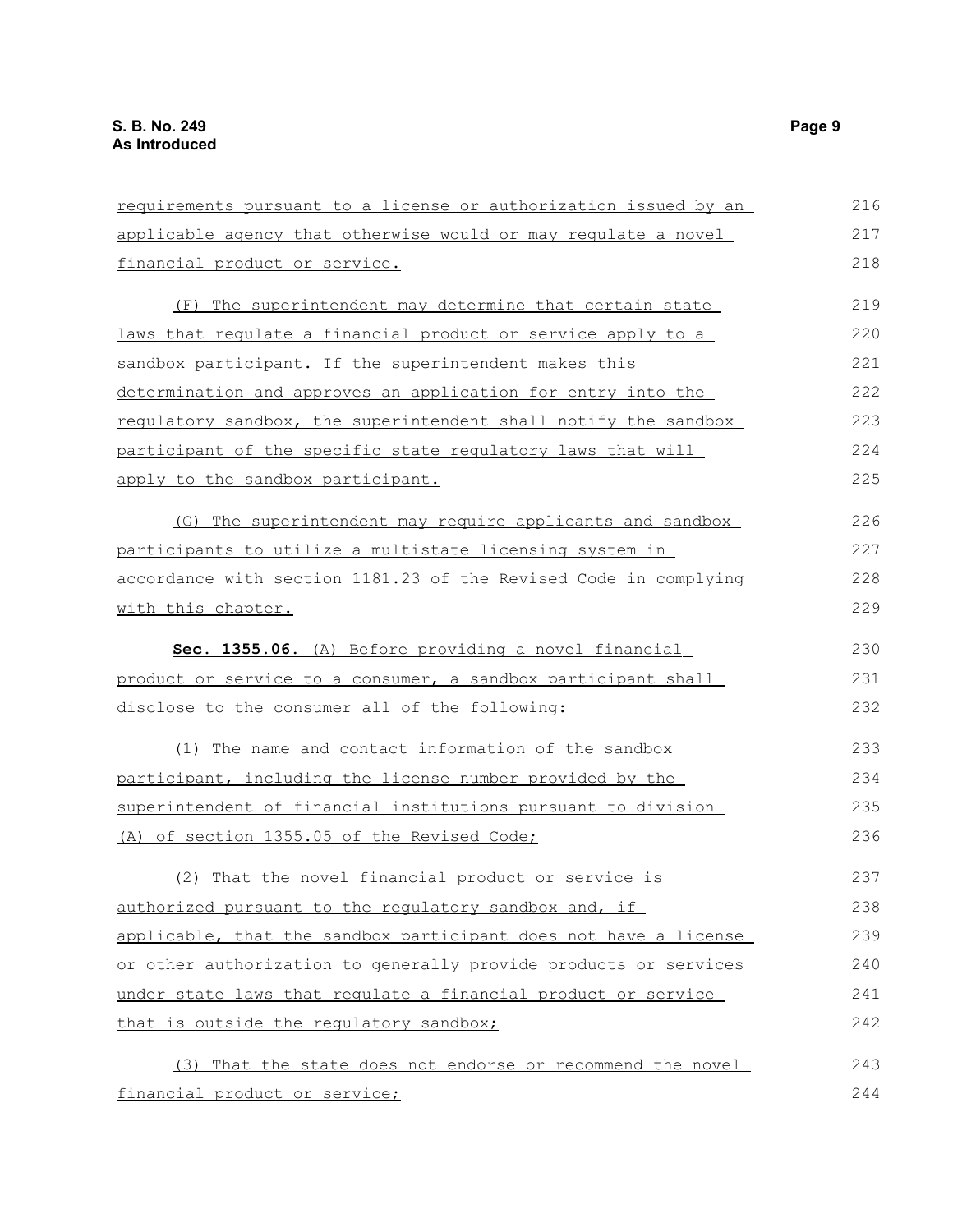| (4) That the novel financial product or service is a             | 245 |
|------------------------------------------------------------------|-----|
| temporary test that may be discontinued at the end of the        | 246 |
| testing period, including the expected end date of the testing   | 247 |
| period;                                                          | 248 |
| (5) That consumers may contact the superintendent to file        | 249 |
| complaints regarding the novel financial product or service      | 250 |
| being tested and provide the superintendent's telephone number   | 251 |
| and web site address where complaints may be filed.              | 252 |
| (B) The notifications prescribed by division (A) of this         | 253 |
| section shall be provided to consumers in a clear and            | 254 |
| conspicuous form. For internet- or application-based novel       | 255 |
| financial products or services, the sandbox participant shall    | 256 |
| require consumers to acknowledge receipt of these notifications  | 257 |
| before completion of a transaction.                              | 258 |
| (C) The superintendent may require a sandbox participant         | 259 |
| to make additional disclosures to consumers. When the            | 260 |
| superintendent approves an application for entry into the        | 261 |
| regulatory sandbox, the superintendent shall notify the sandbox  | 262 |
| participant of any additional required disclosures.              | 263 |
| Sec. 1355.07. (A) Not less than thirty days before the end       | 264 |
| of a sandbox participant's testing period, the sandbox           | 265 |
| participant shall do either of the following:                    | 266 |
| (1) Notify the superintendent of financial institutions          | 267 |
| that the sandbox participant will exit the regulatory sandbox,   | 268 |
| wind down its test, and cease offering any novel financial       | 269 |
| products or services in the regulatory sandbox within sixty days | 270 |
| of the end of the testing period;                                | 271 |
| (2) Seek an extension pursuant to section 1355.08 of the         | 272 |
| Revised Code to pursue a license or other authorization required | 273 |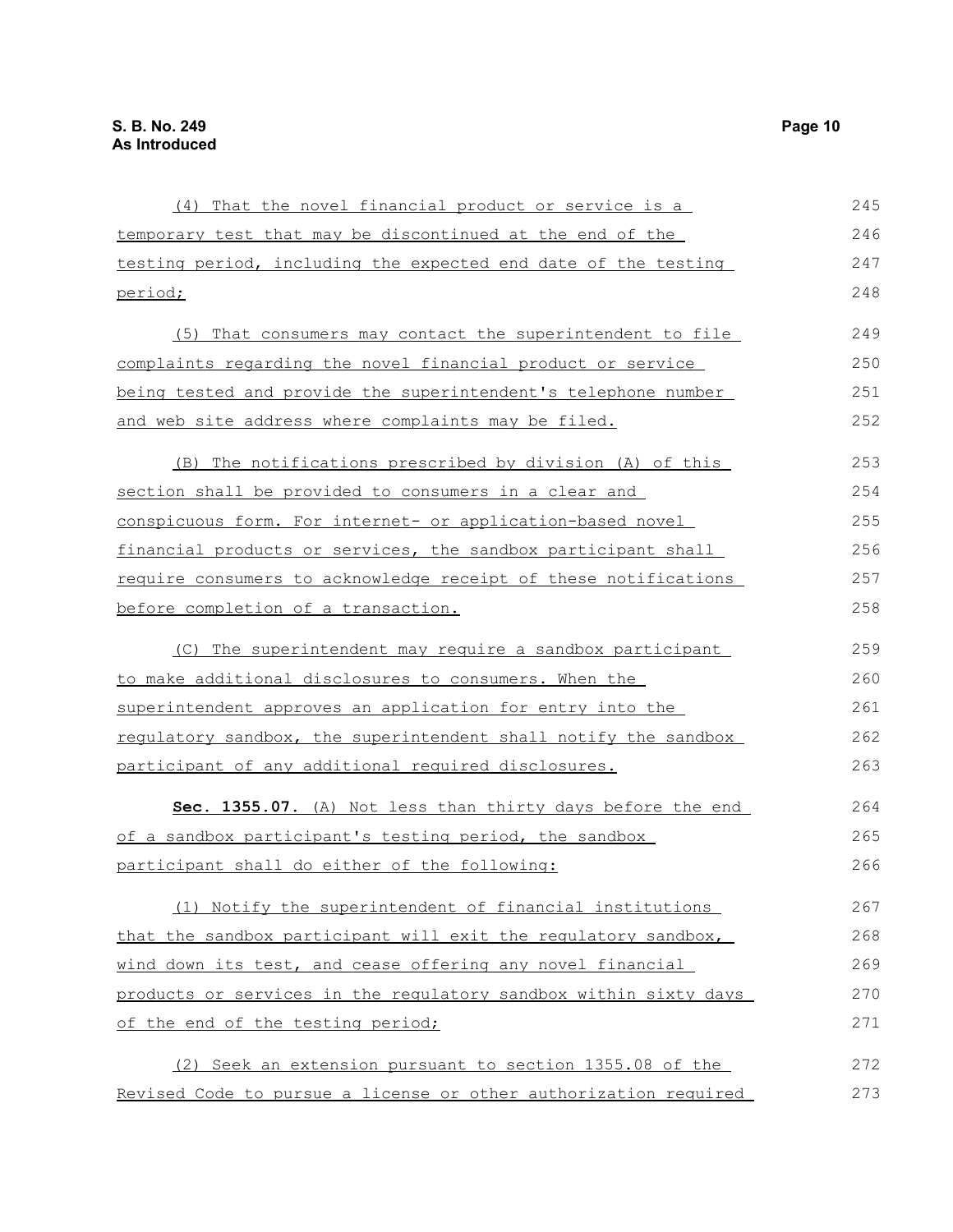| by law.                                                          | 274 |
|------------------------------------------------------------------|-----|
| (B) If the superintendent does not receive notification          | 275 |
| pursuant to division (A) of this section, the regulatory sandbox | 276 |
| testing period ends at the expiration of the time period         | 277 |
| designated by the superintendent pursuant to division (C) of     | 278 |
| section 1355.05 of the Revised Code, and the sandbox participant | 279 |
| shall immediately cease offering novel financial products or     | 280 |
| services.                                                        | 281 |
| (C) If a test includes offering products or services that        | 282 |
| require ongoing duties, such as servicing a loan, the sandbox    | 283 |
| participant shall continue to fulfill those duties or arrange    | 284 |
| for another person to fulfill those duties after the date the    | 285 |
| sandbox participant exits the requlatory sandbox.                | 286 |
| Sec. 1355.08. (A) A sandbox participant may request an           | 287 |
| extension of the regulatory sandbox testing period for the       | 288 |
| purpose of pursuing a license or other authorization required by | 289 |
| <u>law.</u>                                                      | 290 |
| (B) The superintendent of financial institutions may grant       | 291 |
| or deny a request for an extension pursuant to division (A) of   | 292 |
| this section by the end of the testing period. The               | 293 |
| superintendent shall not grant an extension that is effective    | 294 |
| <u>for more than one year following the end of the initial</u>   | 295 |
| regulatory sandbox testing period.                               | 296 |
| (C) A sandbox participant that obtains an extension              | 297 |
| pursuant to division (B) of this section shall provide the       | 298 |
| superintendent with a written report every three months that     | 299 |
| provides an update on the sandbox participant's efforts to       | 300 |
| obtain a license or other authorization, including any submitted | 301 |
| applications for licensure or other authorization, rejected      | 302 |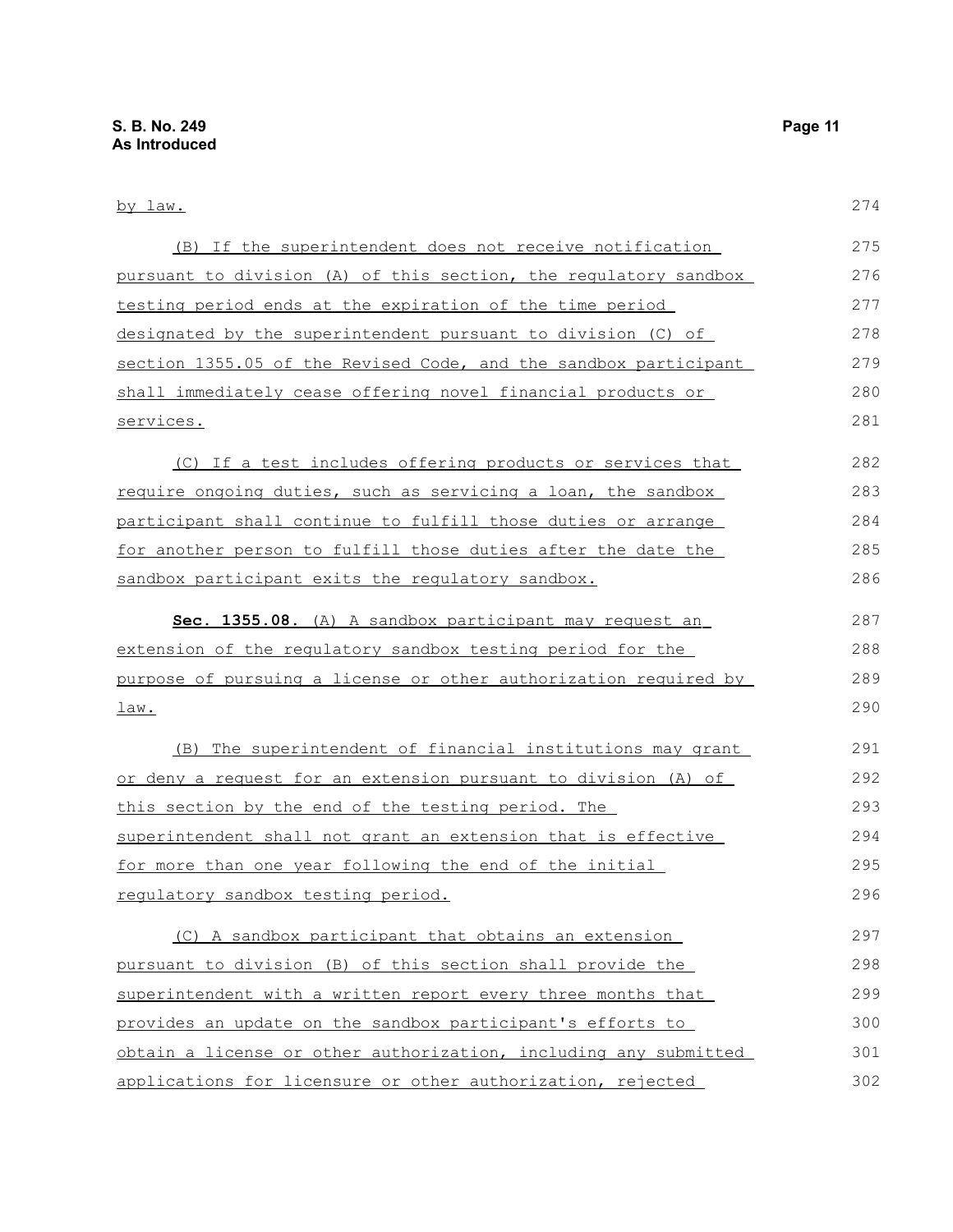| applications, or issued licenses or other authorizations.             | 303 |
|-----------------------------------------------------------------------|-----|
| Sec. 1355.09. (A) A sandbox participant shall retain                  | 304 |
| records, documents, and data produced in the ordinary course of       | 305 |
| business regarding a novel financial product or service tested        | 306 |
| in the regulatory sandbox.                                            | 307 |
| (B) If a novel financial product or service fails before              | 308 |
| the end of the testing period, the sandbox participant shall          | 309 |
| notify the superintendent of financial institutions and report        | 310 |
| <u>on actions taken to ensure consumers have not been harmed as a</u> | 311 |
| result of the failure of the novel financial product or service.      | 312 |
| (C) A sandbox participant is subject to the requirements              | 313 |
| of section 1349.19 of the Revised Code and shall notify the           | 314 |
| superintendent of any breach of the security of the system as         | 315 |
| defined in section 1349.19 of the Revised Code.                       | 316 |
| Sec. 1355.10. (A) Except for the name of a sandbox                    | 317 |
| participant and overview of a sandbox participant's novel             | 318 |
| financial product or service, records that are submitted to or        | 319 |
| obtained by the superintendent of financial institutions or an        | 320 |
| applicable agency pursuant to this chapter are not public             | 321 |
| records for the purposes of section 149.43 of the Revised Code        | 322 |
| and shall not be disclosed except in accordance with this             | 323 |
| section. The name of a sandbox participant and an overview of a       | 324 |
| sandbox participant's novel financial product or service are          | 325 |
| public records and may be disclosed.                                  | 326 |
| (B) The superintendent or applicable agency may disclose              | 327 |
| records and information that are submitted or obtained pursuant       | 328 |
| to this chapter to any of the following:                              | 329 |
| (1) State and federal agencies;                                       | 330 |
| (2) Representatives of foreign countries that have                    | 331 |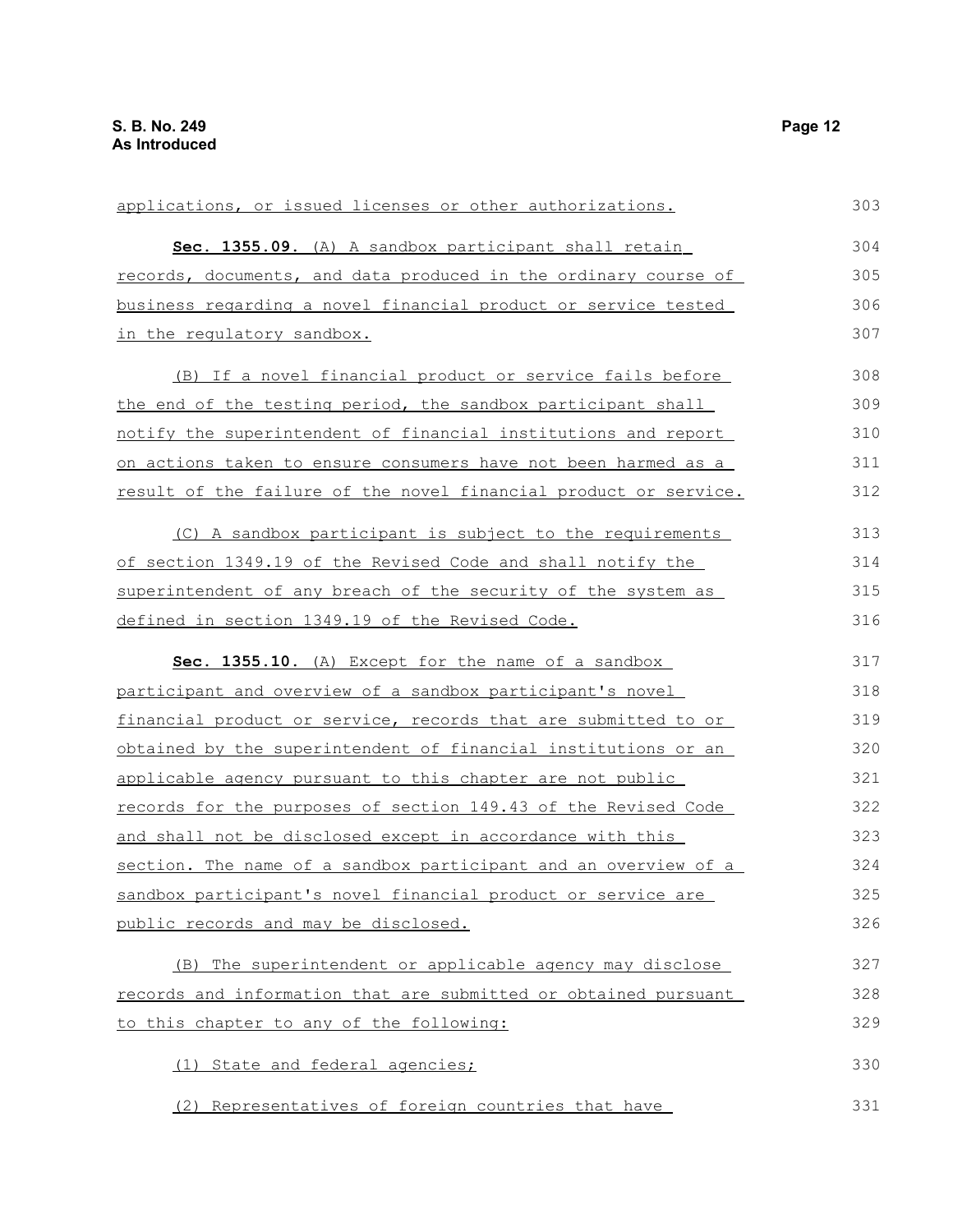| regulatory or supervisory authority over the activities of the   | 332 |
|------------------------------------------------------------------|-----|
| sandbox participant;                                             | 333 |
| (3) A federal, state, or county grand jury in response to        | 334 |
| <u>a lawful subpoena;</u>                                        | 335 |
| (4) The auditor of state for the purpose of conducting an        | 336 |
| audit authorized by law.                                         | 337 |
| (C) The superintendent and any applicable agency consulted       | 338 |
| by the superintendent pursuant to section 1355.04 of the Revised | 339 |
| Code are not liable for the disclosure of records, information,  | 340 |
| or data received or obtained pursuant to this chapter.           | 341 |
| (D) (1) The disclosure pursuant to division (B) of this          | 342 |
| section of a complaint or the results of an examination,         | 343 |
| inquiry, or investigation of a sandbox participant does not make | 344 |
| that information a public record and the superintendent or       | 345 |
| appropriate agency shall not disclose that information unless    | 346 |
| otherwise permitted to do so by a provision of the Revised Code. | 347 |
| (2) If a sandbox participant or the sandbox participant's        | 348 |
| holding company obtains information as a result of an            | 349 |
| examination, inquiry, or investigation, the sandbox participant  | 350 |
| or the sandbox participant's holding company shall not disclose  | 351 |
| that information to the general public unless the disclosure is  | 352 |
| required by law. A sandbox participant or the sandbox            | 353 |
| participant's holding company shall not disclose, use, or        | 354 |
| reference in any form comments, conclusions, or results of an    | 355 |
| examination, inquiry, or investigation in any type of            | 356 |
| communication to a consumer or potential consumer. A violation   | 357 |
| of division (D) (2) of this section is an unconscionable act or  | 358 |
| practice for the purposes of Chapter 1345. of the Revised Code.  | 359 |
| (E) This section shall not be construed to prohibit the          | 360 |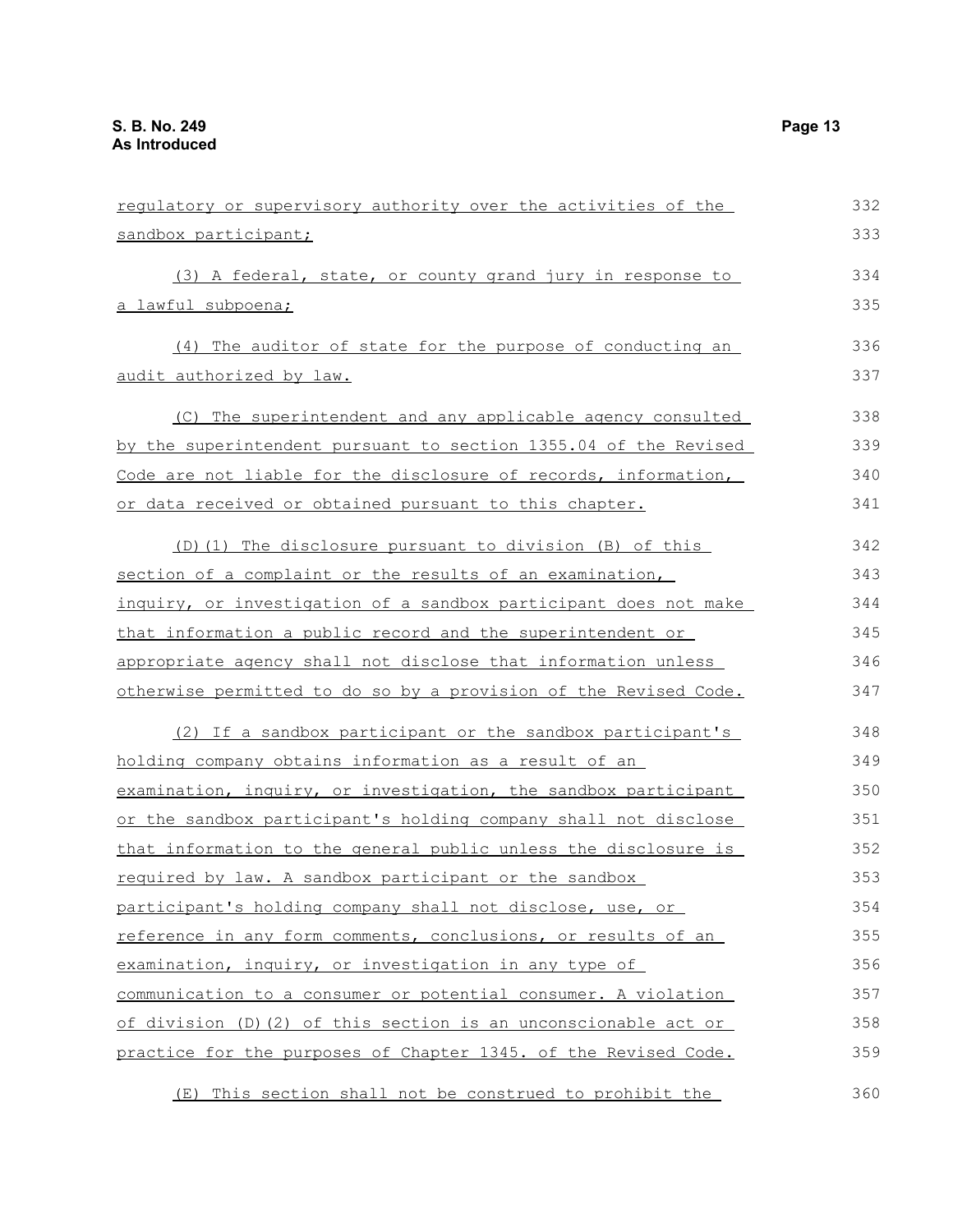| disclosure of information that is admissible in evidence in a    | 361 |
|------------------------------------------------------------------|-----|
| civil or criminal proceeding brought by a state or federal law   | 362 |
| enforcement agency to enforce or prosecute civil or criminal     | 363 |
| violations of law.                                               | 364 |
| Sec. 1355.11. (A) The superintendent of financial                | 365 |
| institutions may establish periodic reporting requirements for   | 366 |
| <u>sandbox participants.</u>                                     | 367 |
| (B) The superintendent may seek records, documents, and          | 368 |
| data from sandbox participants. Upon the superintendent's        | 369 |
| request, a sandbox participant shall make such records,          | 370 |
| documents, and data available for inspection by the              | 371 |
| superintendent.                                                  | 372 |
| (C) If the superintendent has reasonable cause to believe        | 373 |
| that a sandbox participant has engaged in, is engaging in, or is | 374 |
| about to engage in any practice or transaction that is in        | 375 |
| violation of this chapter, that constitutes an unfair act or     | 376 |
| practice or an unconscionable act or practice under Chapter      | 377 |
| 1345. of the Revised Code, or that constitutes a violation of a  | 378 |
| state or federal criminal law, the superintendent may revoke the | 379 |
| person's license to test one or more novel financial products or | 380 |
| services or order the sandbox participant to immediately         | 381 |
| discontinue a novel financial product or service in the          | 382 |
| requlatory sandbox. If, following revocation of a license or     | 383 |
| discontinuance of a novel financial product or service in        | 384 |
| accordance with this division, the person has any ongoing duties | 385 |
| with respect to a novel financial product or service, the        | 386 |
| superintendent shall, in the order, provide for the fulfillment  | 387 |
| of those duties.                                                 | 388 |
| (D) The revocation of a license or discontinuance of a           | 389 |
| novel financial product or service described in division (C) of  | 390 |